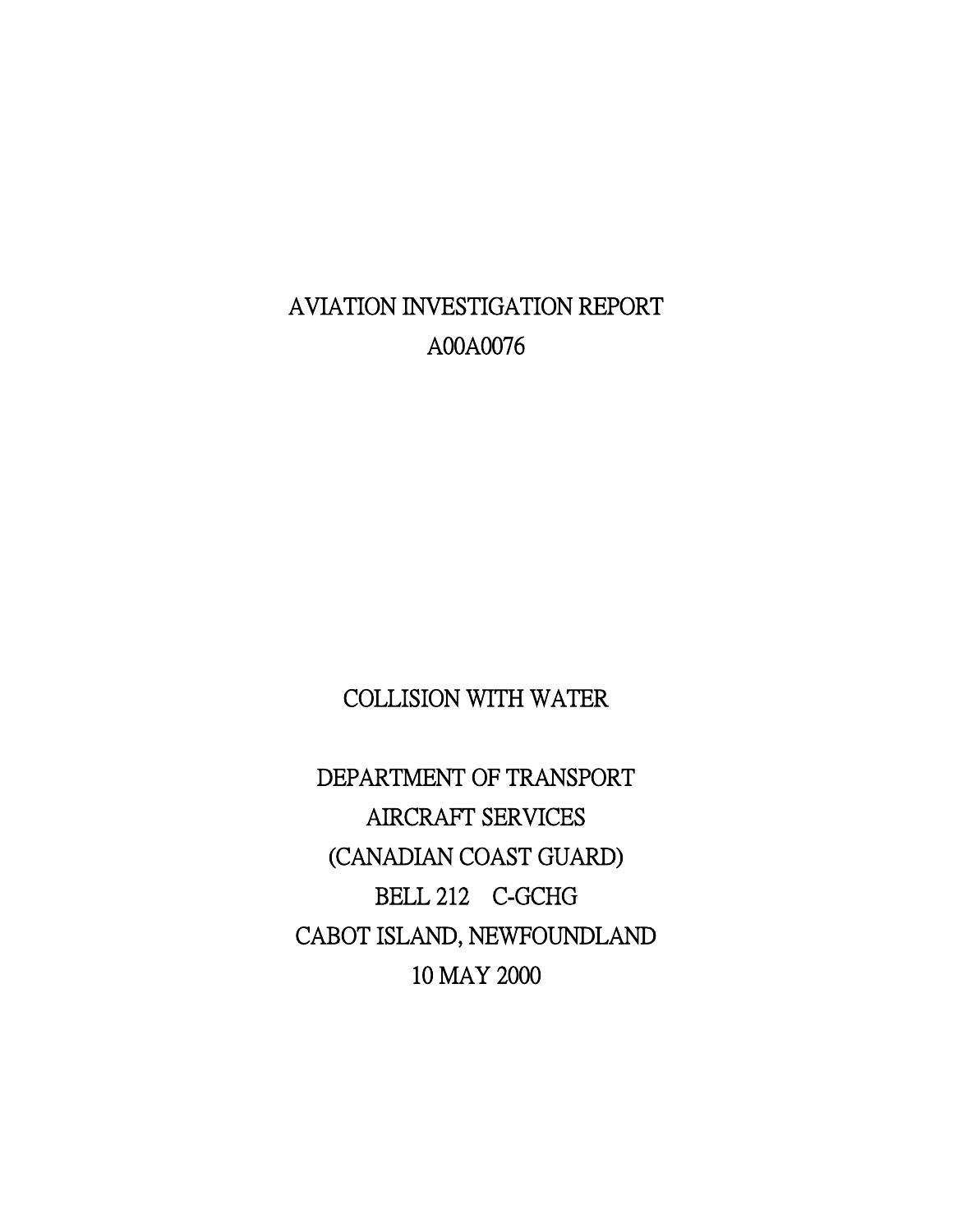The Transportation Safety Board of Canada (TSB) investigated this occurrence for the purpose of advancing transportation safety. It is not the function of the Board to assign fault or determine civil or criminal liability.

# Aviation Investigation Report

Collision with Water

Department of Transport Aircraft Services (Canadian Coast Guard) Bell 212 C-GCHG Cabot Island, Newfoundland 10 May 2000

Report Number A00A0076

# Synopsis

The Canadian Coast Guard Bell 212 helicopter, serial number 30625, departed Newtown, Newfoundland, on a visual flight rules flight to Cabot Island, Newfoundland, a small island six miles offshore. The aircraft was delivering fresh water to the lighthouse keeper's residence, carrying four 40-gallon plastic barrels on each delivery. The barrels were slung in a net 120 feet under the helicopter. The aircraft flew to Cabot Island, where ground personnel detached the load of full barrels from the lanyard hook and then reattached the lanyard hook to a similar load of nearly empty barrels for the return flight. Shortly after the aircraft's departure on the return flight, a worker on



the island noticed a splash. Small pieces of aircraft wreckage and the netload of barrels were observed floating a short distance from the shore. The pilot, who was the sole occupant, was fatally injured in the crash.

Ce rapport est *é*galement disponible en fran*ç*ais.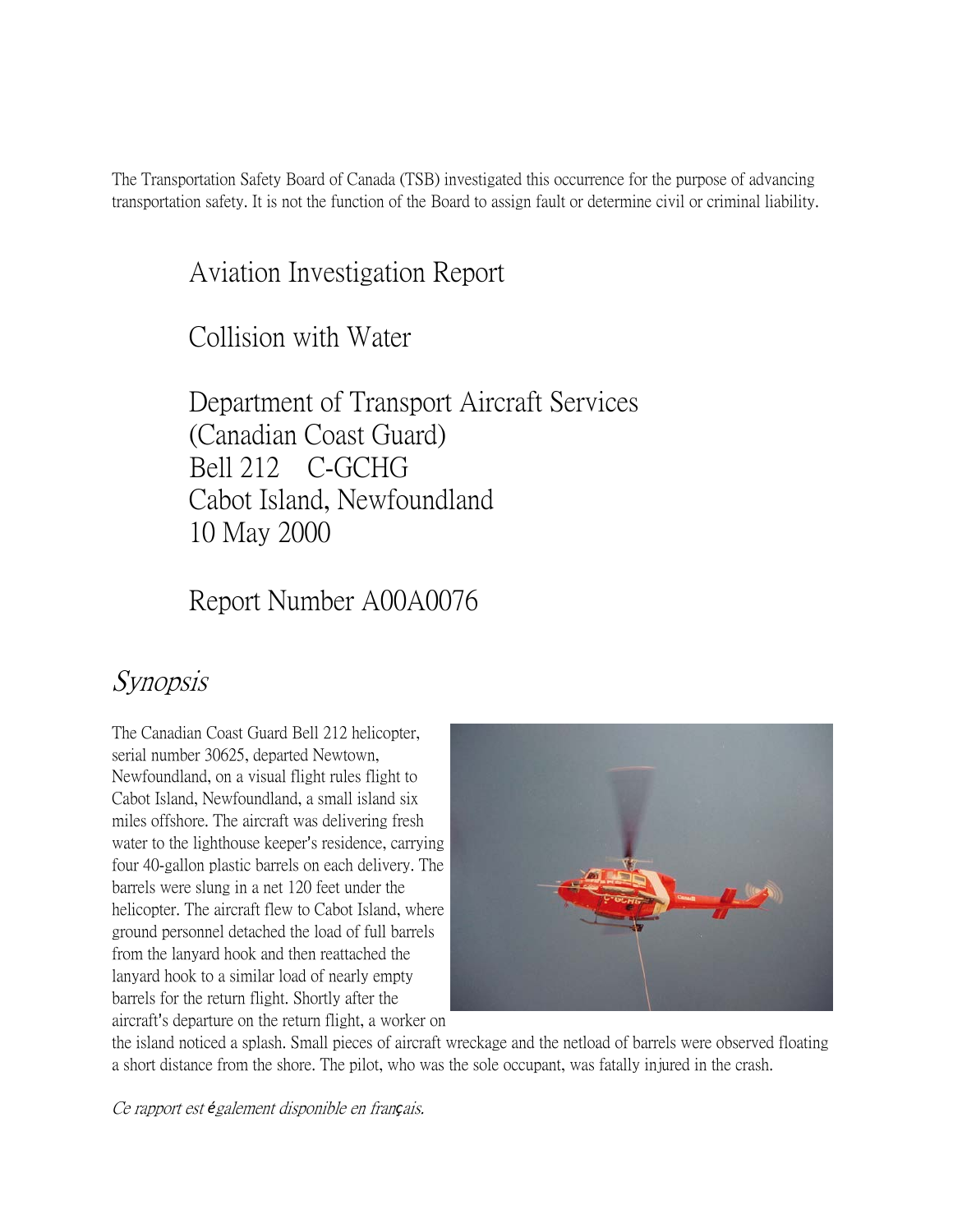# Table of Contents

| 1.0 |       |  |  |
|-----|-------|--|--|
|     | 1.1   |  |  |
|     | 1.2   |  |  |
|     | 1.3   |  |  |
|     | 1.4   |  |  |
|     | 1.5   |  |  |
|     | 1.6   |  |  |
|     | 1.6.1 |  |  |
|     | 1.6.2 |  |  |
|     | 1.7   |  |  |
|     | 1.7.1 |  |  |
|     | 1.7.2 |  |  |
|     | 1.7.3 |  |  |
|     | 1.8   |  |  |
|     | 1.9   |  |  |
|     | 1.9.1 |  |  |
|     | 1.9.2 |  |  |
| 2.0 |       |  |  |
|     | 2.1   |  |  |
|     | 2.2   |  |  |
|     | 2.3   |  |  |
|     | 2.4   |  |  |
|     | 2.5   |  |  |
|     | 2.6   |  |  |
| 3.0 |       |  |  |
|     | 3.1   |  |  |

| --- |  |
|-----|--|
|     |  |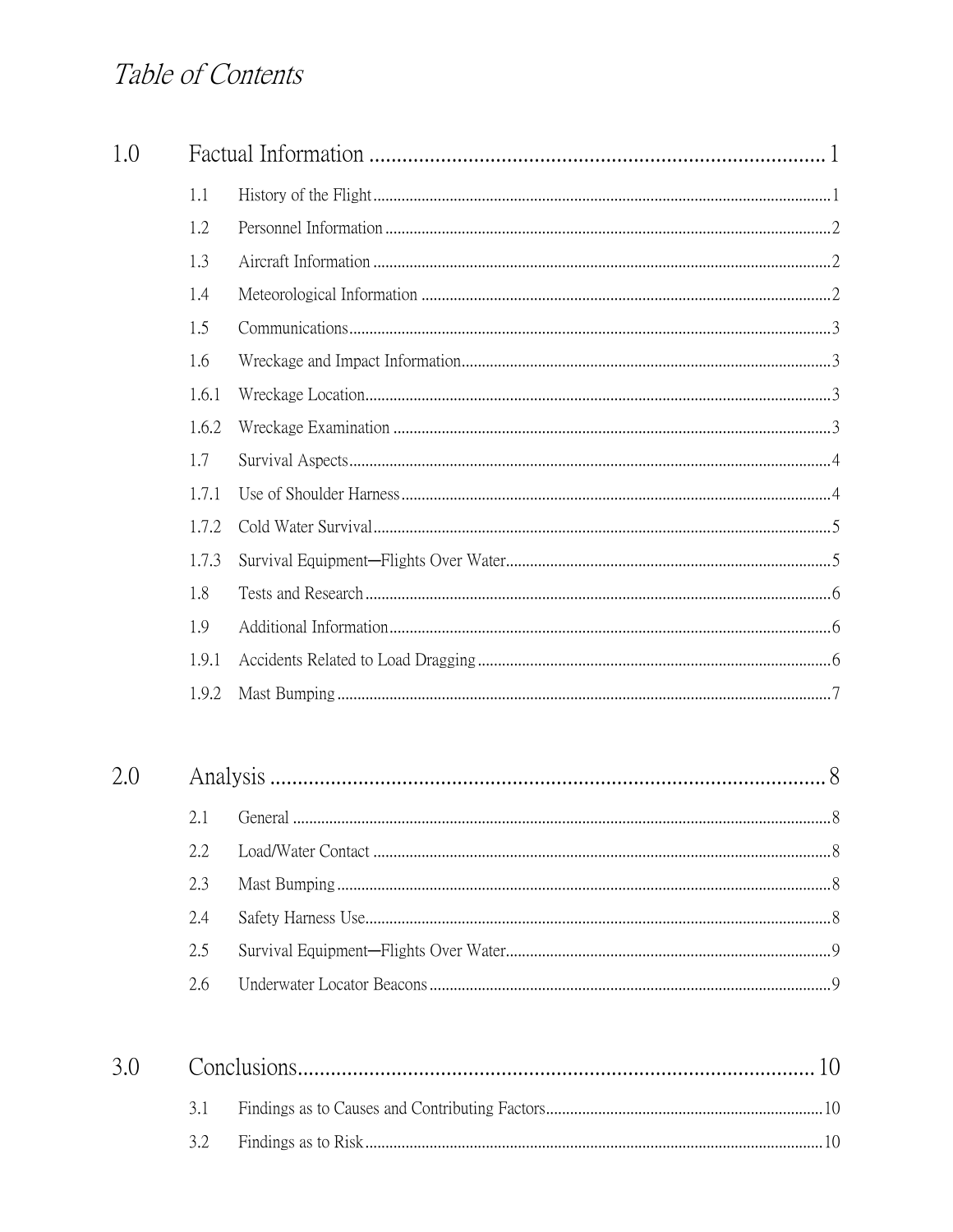#### 5.0 Appendices

|--|--|--|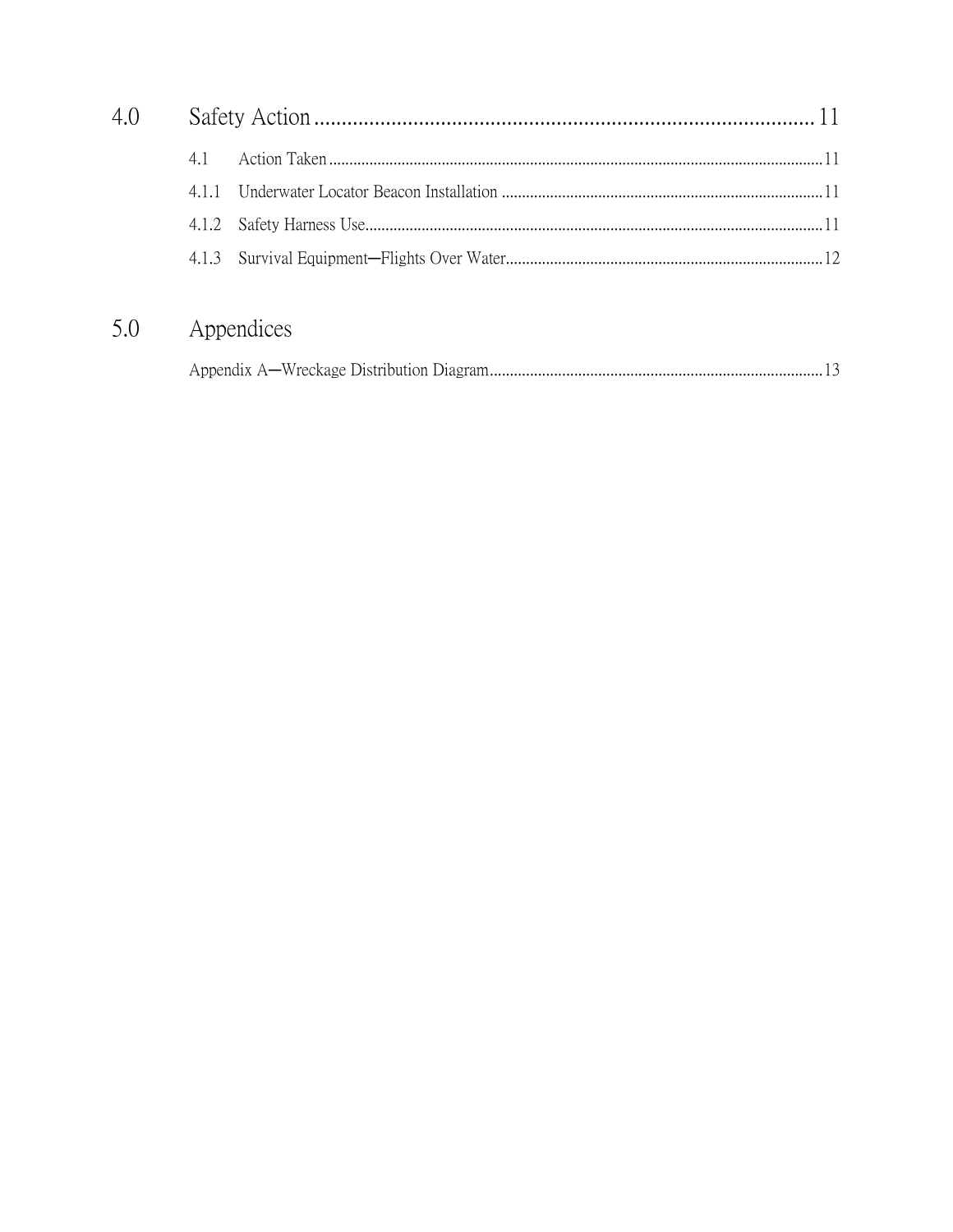# 1.0 Factual Information

## 1.1 History of the Flight

The Canadian Coast Guard (CCG) Bell 212 helicopter (CTG 305) was re-supplying the lighthouse keeper's residence on Cabot Island with fresh water by means of three sets of four 40-gallon barrels slung in a net 120 feet under the aircraft. During each mission, four full barrels were lifted from a staging area at Newtown and flown six nautical miles (nm) east to Cabot Island, where the netload was detached from the bottom of the lanyard by ground crew. A similar load of empty barrels was reattached to the lanyard hook and slung back to Newtown, where they were exchanged for a load of four full barrels and replenished. One complete cycle required about 15 minutes to complete.

On the day of the occurrence, the pilot commenced slinging operations at 1000 Newfoundland daylight time  $(NDT)$ .<sup>[1](#page-4-0)</sup> He had completed 21 deliveries, stopping to refuel at a local refuelling facility at 1140, 1420, and 1635. During the last stop, the pilot ate a light meal before recommencing operations at about 1650. At about 1700, CTG 305 departed the staging area with a slung load of four full water barrels. During the trip to Cabot Island, the pilot radioed the ground crew, advising them to prepare items for the completion of the day's flying. The pilot then passed a message to St. John's Coast Guard Radio at 1702 that operations were proceeding normally. This was the last radio transmission from CTG 305. The helicopter arrived in the hover over Cabot Island at about 1705. Ground personnel exchanged the netload of full barrels for a similar netload of nearly empty barrels for the return flight. The aircraft then departed the island into wind on a northerly heading. Shortly after the aircraft's departure, a worker on the island noticed a splash. Small pieces of aircraft wreckage and the netload of barrels were observed floating a short distance from the shore, and rescue efforts were initiated. The pilot, who was the sole occupant, was fatally injured in the crash. The aircraft was destroyed, and approximately 200 litres of the aircraft's fuel and oil were released into Bonavista Bay.

<span id="page-4-0"></span>1

All times are NDT (Coordinated Universal Time minus two and one-half hours).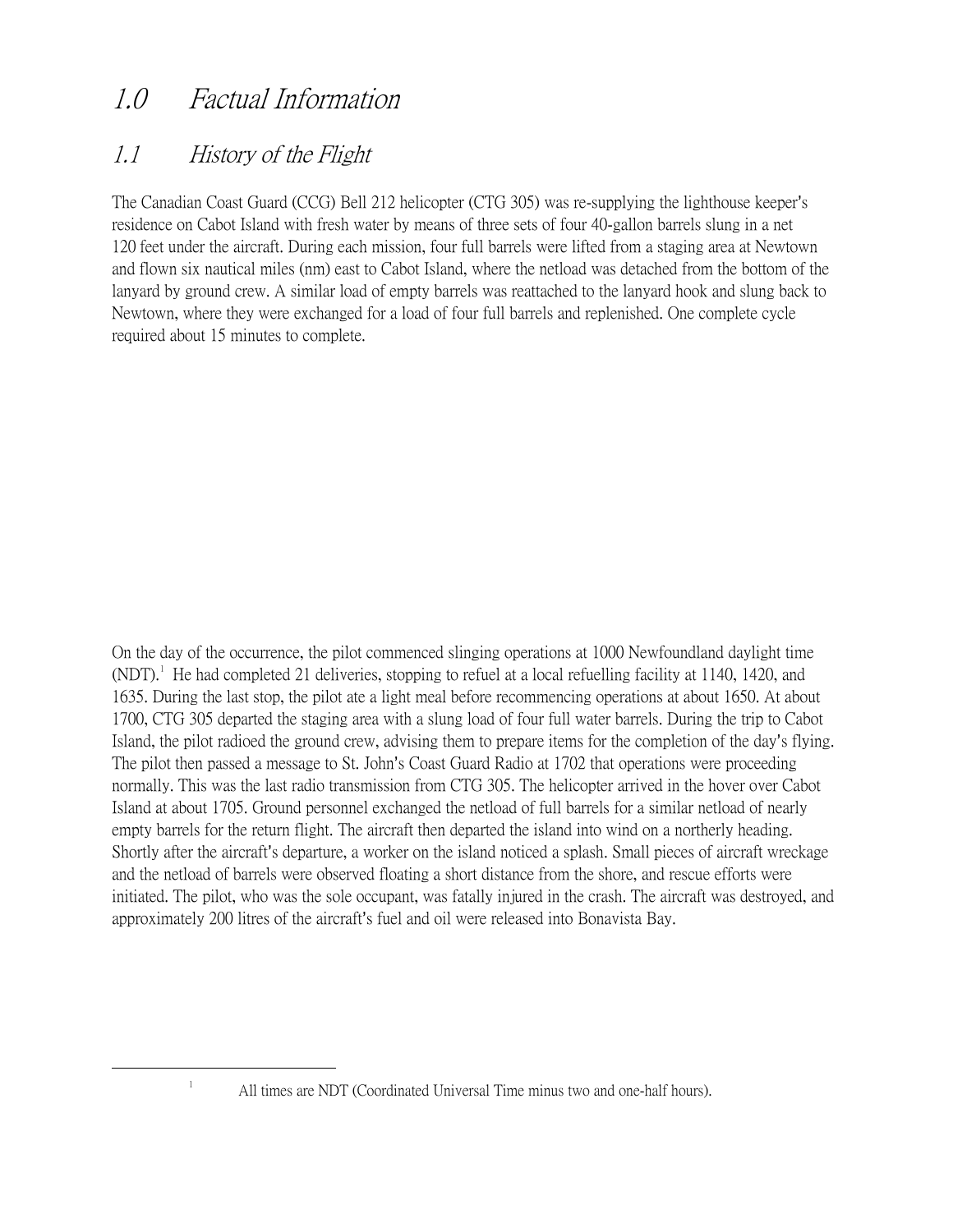### 1.2 Personnel Information

The pilot was 39 years old and held a valid commercial helicopter licence. His medical expiry date was 01 May 2001. The pilot had a total of 5012 flying hours, with 236 hours on type. In the last 90 days, he had flown 82 hours, with 31 hours on type. He had been on duty for 9 hours before the occurrence.

### 1.3 Aircraft Information

| Manufacturer                      | Bell Helicopter Textron        |
|-----------------------------------|--------------------------------|
| Type and Model                    | <b>Bell 212</b>                |
| Year of Manufacture               | 1974                           |
| Serial Number                     | 30625                          |
| Certificate of Airworthiness      | Issued 07 April 1988 - Amended |
| Total Airframe Time               | 12 001 hours                   |
| Engine Type (number of)           | Pratt & Whitney PT6T-3 $(2)$   |
| Maximum Allowable Take-off Weight | $11\,200$ pounds               |
|                                   |                                |

The CCG helicopter was based in St. John's and was maintained and flown by Transport Canada personnel.

A review of the aircraft documentation indicated that the aircraft was maintained in accordance with existing regulations and approved procedures. All modifications, mandatory Airworthiness Directives, and required maintenance had been completed. The aircraft had flown 57.6 hours since the completion of the last scheduled major overhaul on 15 April 2000. Aircraft records after the maintenance overhaul did not indicate any outstanding or recurring maintenance items. The aircraft's weight and centre of gravity were within the prescribed limits.

The helicopter was not equipped with a flight data recorder or a cockpit voice recorder, nor was either required by regulation. It was not equipped with an underwater locator beacon, nor was it required. The helicopter was equipped with emergency floatation devices, commonly referred to as "pop-out floats". Pop-out floats can be inflated before ditching, and are meant to increase the survivability of a ditching by delaying the time at which a helicopter will begin to sink.

### 1.4 Meteorological Information

There is no formal weather observation system in place at Cabot Island. However, the sky was clear, the wind was northerly at about 30 knots, and the outside air temperature was about two degrees Celsius. Water temperature records were reviewed by the Bedford Institute of Oceanography: the water surface temperature was found to be between one-half and one degree Celsius.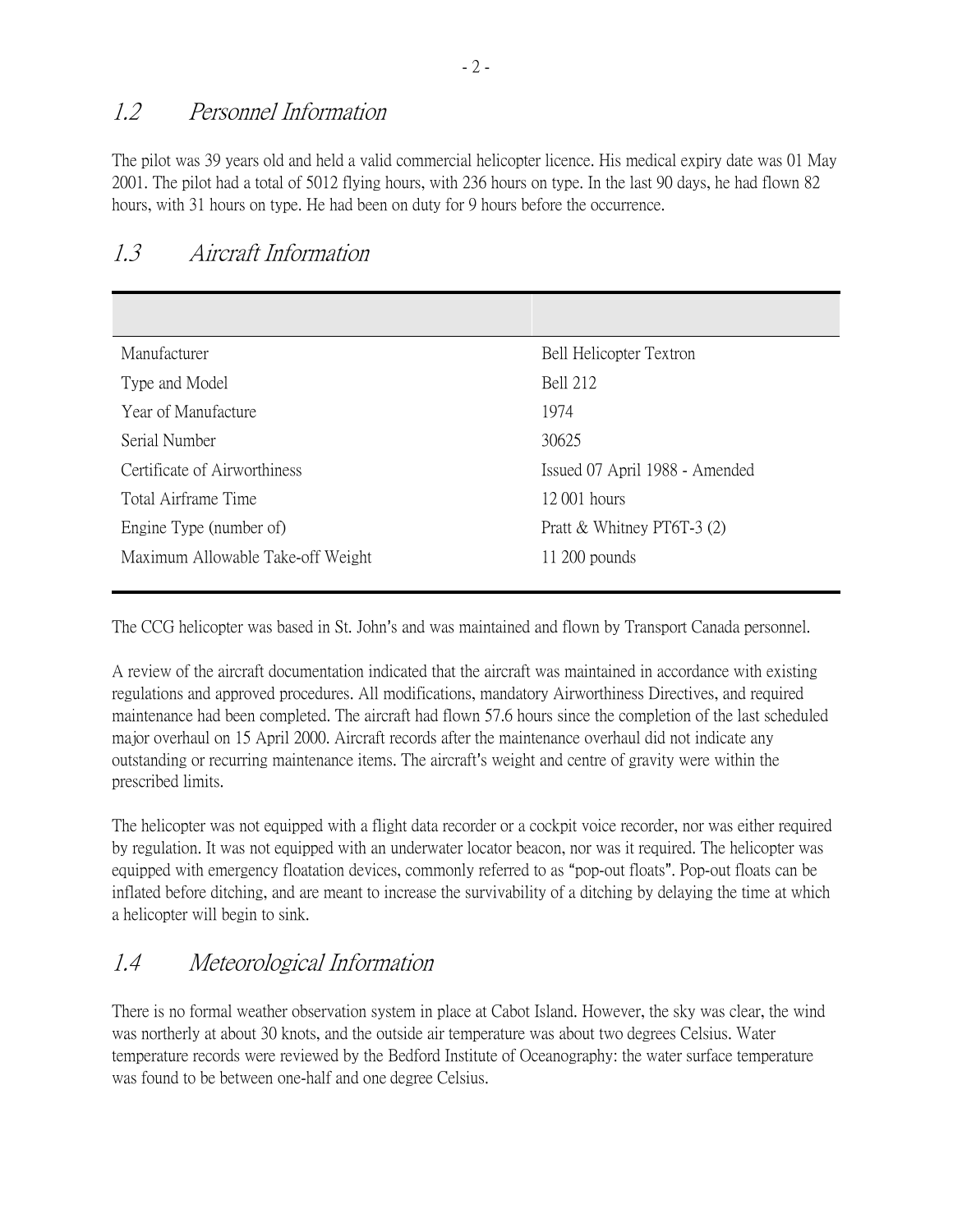#### 1.5 Communications

The pilot was in direct radio communication with ground personnel at the staging area and at Cabot Island. The pilot also had radio contact with St. John's Coast Guard Radio. There were no communications from the pilot after departure from the island on the final leg.

### 1.6 Wreckage and Impact Information

#### 1.6.1 Wreckage Location

The floating debris was located immediately and recovered by local surface craft. Underwater search operations commenced on May 11 at 2300 using an underwater remotely operated vehicle. The underwater search, which was hampered by adverse weather, rough bottom conditions, and extensive underwater currents, continued until aircraft debris was located late in the evening on May 20. The main wreckage and the pilot were located the next day, 0.3 nm west-northwest of Cabot Island at a depth of 110 feet. The debris field was about 250 feet long, with the main cabin area to the



northeast. The distribution of wreckage items was consistent with the tidal current. Less-dense components, such as the main rotor, panels, and the tail boom, were deposited to the southwest (see Appendix A). The wreckage was approximately 600 feet farther out from, and in line with, the estimated location of the floating netload of barrels observed immediately after the accident.

#### 1.6.2 Wreckage Examination

Major components recovered from the ocean floor included the following: the aircraft cabin, both engines, the detached main rotor, the main transmission and surrounding structure, the tail boom, the detached tail rotor, and the 42- and 90-degree tail-rotor-drive gearboxes.

There was massive deformation to the aircraft structure due to water impact. As well, there was damage from in-flight rotor strikes and salt water corrosion. Rotor strike marks indicated that the main rotor had detached from the helicopter before water impact. Main-rotor strikes were evident on the right side of the main fuselage and the tail boom. The tail boom had been struck twice by the main rotor, near the front at the baggage compartment, and aft of the 42-degree tail-rotor gearbox. There was crushing damage from water impact on the left side of the main fuselage and at the top of the tail boom, indicating that the tail boom separated from the fuselage before impact. The aircraft's various components were examined to the degree possible; no indication of a pre-existing mechanical malfunction was found. Damage patterns indicated that all the cabin and cockpit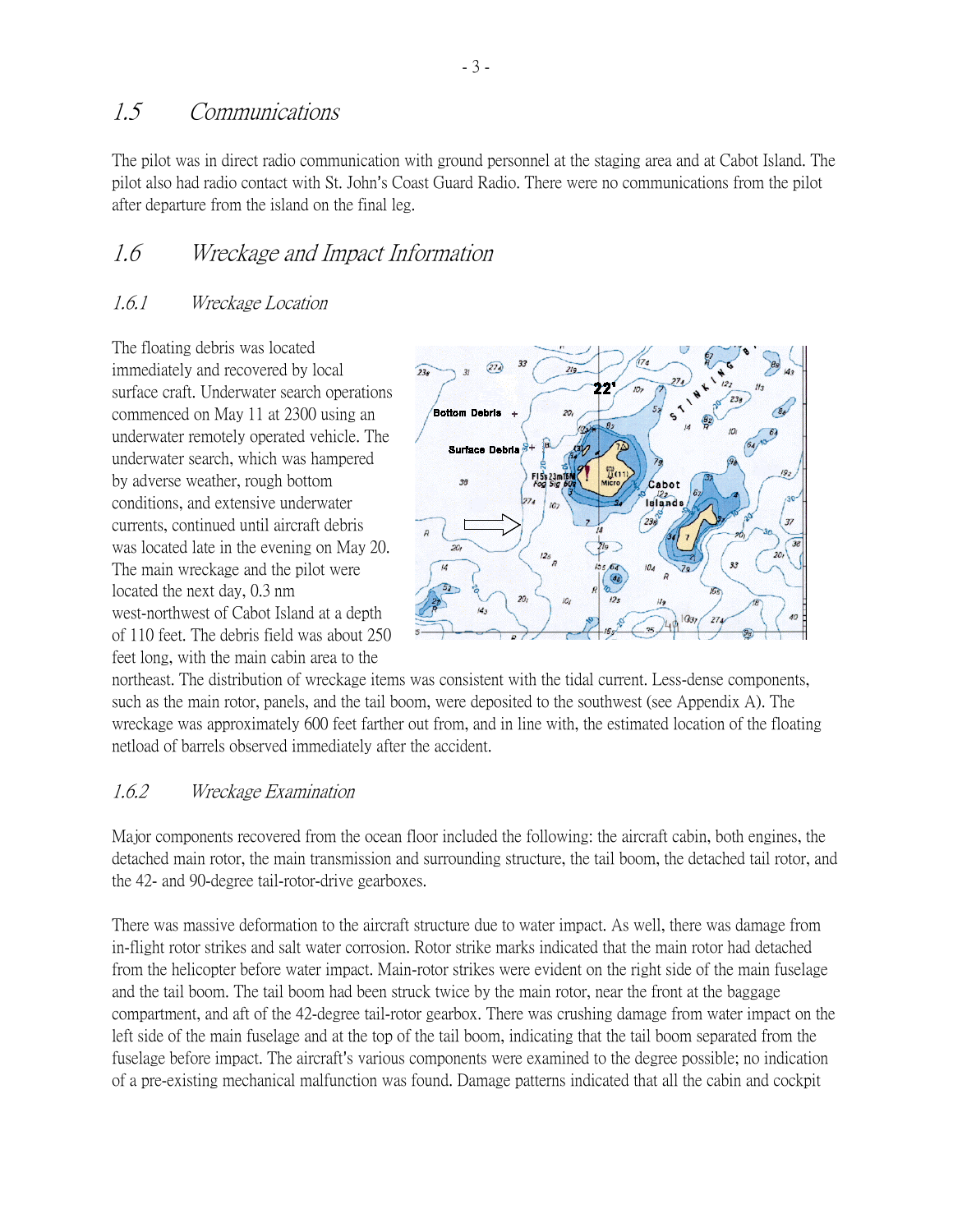doors were closed at impact. The aircraft cargo release switch was found in the "armed" position. It is likely that this switch was armed throughout the mission to allow the pilot to immediately jettison the load.

The main rotor was found in the southwest portion of the debris field. The tail rotor was recovered with other tail-rotor drive components in the middle portion of the debris field, just south of the fuselage cabin. An examination of the tail rotor revealed that the tail-rotor drive had separated in flight as a result of overload forces generated during the break-up sequence. The failure sequence of the tail-rotor components could not be determined.

Damage patterns showed that the lower portion of the slinging hook assembly and the hook retaining ring had been torn rearward from the aircraft. These components were not found. The absence of crushing damage to components adjacent to the lower hook assembly indicates that the lower hook assembly was not on the aircraft at water impact. Impact marks show that the upper hook assembly was displaced 30 degrees to the rear at water impact. The slung load and the lifting equipment were recovered in good condition, with no indication that the equipment had contacted the helicopter. The plastic water barrels were inside the lifting net: three of the barrels were undamaged, the top of the fourth barrel had broken off.

A discolouration was noted inside a crazed portion of the shattered windscreen. Witnesses had reported bird activity in the area, and a bird strike was considered as a possible source for the discolouration. This portion of the windscreen was analyzed in an attempt to determine if a bird had struck the windscreen; however, lab analysis could not determine the source of the discolouration.

## 1.7 Survival Aspects

The pilot was found inside the aircraft. Because of the severe impact forces, the accident was not survivable. The pilot's lap belt had been only loosely attached, and the shoulder strap portion of the pilot's safety belt was not attached to the lap belt. The pilot was not wearing a life jacket or a helicopter passenger transportation (immersion) suit. A life raft was stowed in the cabin; however, it was not readily accessible to the pilot because a floor-to-ceiling cargo net was installed across the cabin, separating the cockpit from the cabin. The pop-out floats were not inflated, before or after the impact, and were recovered inside their protective cases which had been partially opened by impact forces.

#### 1.7.1 Use of Shoulder Harness

The accident pilot routinely wore the available shoulder harness; however, the range of body motion required during the vertical-reference operation likely precluded shoulder harness use. Normally, the pilot occupies the right pilot's seat; however, to clearly see the long line and the load, the pilot occupies the left seat during vertical-reference missions and leans markedly to the left. The approved shoulder harness does not allow the pilot to adopt this body position. It is a widespread practice for pilots not to use the shoulder straps during vertical-reference flights and to loosen the seatbelt portion to allow for increased range of motion. This helicopter had been configured and was approved for left-seat vertical-reference operations.

During the high hover, the helicopter is inside the "avoid" area of the helicopter's height/velocity curve. Operations in the avoid area are risky because a successful autorotation is unlikely. Canadian Aviation Regulations (CARs) 605.24(5)(b) and 605.27(3) require that a helicopter used for external load operations be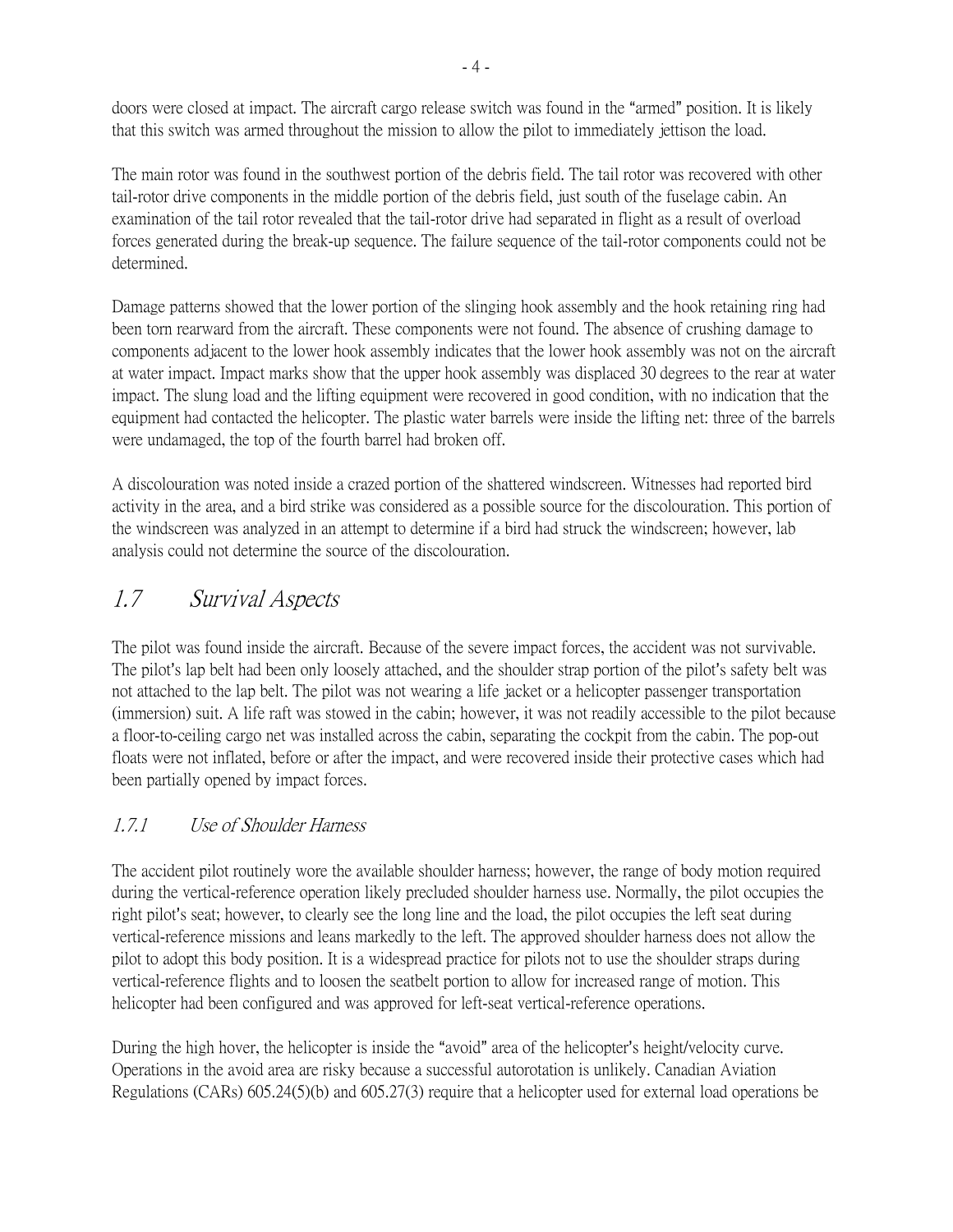equipped with a seat and a safety belt that includes a shoulder harness for each person on board the aircraft. At least one pilot must be seated at the flight controls with the safety belt fastened during flight time.

The TSB is aware of seven other helicopter accidents since 1985 in which available shoulder harnesses were not worn during long-line operations.<sup>[2](#page-8-0)</sup> While it is unknown if the shoulder harnesses would have lessened injuries in these instances, studies have shown that approximately 70 per cent of all serious and fatal injuries in helicopter accidents occur primarily to the head, spine, torso, and neck. An analysis of helicopter crash dynamics by Coltman<sup>[3](#page-8-1)</sup> showed that, of the personnel who experienced a helicopter crash, only 9 per cent of those who were wearing a shoulder harness had severe injuries, compared with 34.3 per cent of those who wore only a lap belt.

#### 1.7.2 Cold Water Survival

3

A person suddenly immersed into cold water (less than 15 degrees Celsius) faces four significant survival hurdles: cold shock, swimming failure, hypothermia, and post-rescue collapse. The first three are immediate hazards: cold shock can kill an unprotected person within 5 minutes, swimming failure can be fatal in 15 minutes, and fatalities from hypothermia can occur in 30 minutes. An immersion suit and a life jacket provide immediate protection from these hazards, and a life raft provides longer-term protection by allowing survivors to remove themselves from the water. Neither the pilot nor the others transported over water that day wore immersion suits or were otherwise equipped to survive a ditching into the frigid water. Immersion suits were not required by regulation. Because the pilot sustained fatal injuries at impact, his degree of protection for water survival was not a factor.

#### 1.7.3 Survival Equipment-Flights Over Water

Subsections (4) and (5) of CAR 602.63 outline the regulatory requirements for the carriage of a life raft in helicopters:

> (4) No person shall operate over water a single-engined helicopter, or a multi-engined helicopter that is unable to maintain flight with any engine failed, at more than 25 nautical miles, or the distance that can be covered in 15 minutes of flight at the cruising speed filed in the flight plan or flight itinerary, whichever distance is the lesser, from a suitable emergency landing site unless life rafts are carried on board and are sufficient in total rated capacity to accommodate all of the persons on board. (5) No person shall operate over water a multi-engined helicopter that is able to maintain flight with any engine failed at more than 50 nautical miles, or the distance that can be covered in 30 minutes of flight at the cruising speed filed in the flight plan or flight itinerary, whichever distance is the lesser, from a suitable emergency landing

<span id="page-8-1"></span><span id="page-8-0"></span> $\overline{\phantom{a}}$ TSB report Nos. A85P0023, A87P0086, A91W0149, A93W0159, A94W0162, A97P0094, and A99P0075.

Joseph W. Coltman, Analysis of Rotorcraft Crash Dynamics for Development of Improved Crashworthiness Design Criteria, US Department of Transport, 1985.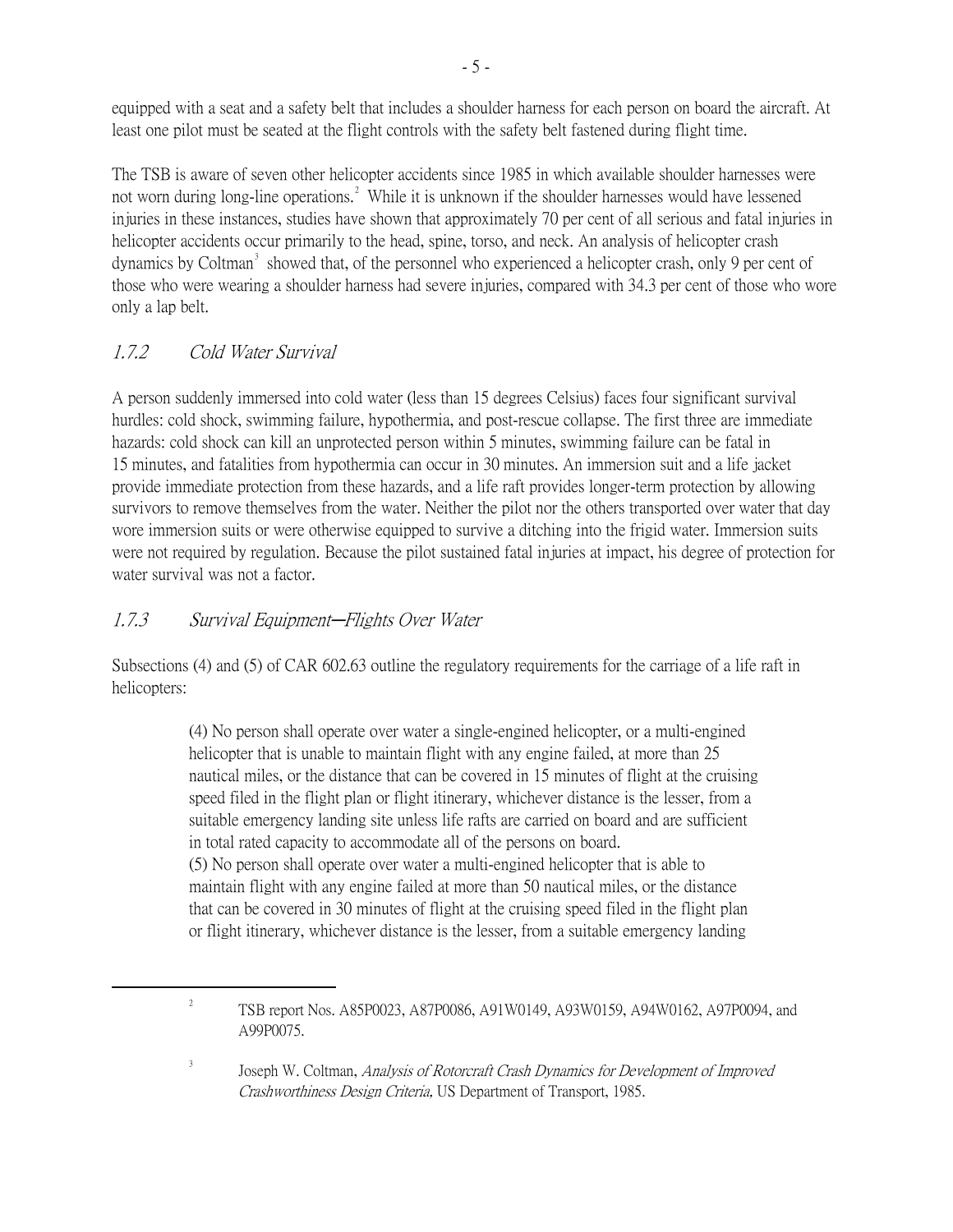site unless life rafts are carried on board and are sufficient in total rated capacity to accommodate all of the persons on board.

The Transport Canada *Operations Manual for CCG Helicopters* applies the more stringent single-engine requirements to all its helicopters. In practice, however, a life raft is considered to be standard equipment on all flights. The operations manual also requires that one life preserver be on board and worn by each person when operating over water. In this occurrence, the pilot had a life preserver on board. However, he did not wear it, possibly because it interfered with his ability to position himself in the cockpit during vertical-reference operations.

CAR 602.63 also sets the requirement for immersion suits:

Where a helicopter is required to carry life rafts pursuant to subsection (4) or (5), no person shall operate the helicopter over water having a temperature of less than  $10^{\circ}$ C unless:

(a) a helicopter passenger transportation suit system is provided for the use of each person on board; and,

(b) the pilot-in-command directs each person on board to wear the helicopter passenger transportation suit system.

The operations manual states that, for multi-engine helicopters, wearing of immersion suits is mandatory when flying over water at distances greater than 15 nautical miles from ship, shore, or continuous ice capable of supporting the helicopter.

### 1.8 Tests and Research

A representative flight was undertaken using another Bell 212 under similar conditions of wind and weight. It confirmed that the pilot's workload during the hover at the slinging area would have been quite high. The flight also showed that the pilot could have completed a climbing turn to an estimated en route altitude of 500 feet within the distance between the island and the accident site.

## 1.9 Additional Information

#### 1.9.1 Accidents Related to Load Dragging

Sixteen Canadian helicopter slinging accidents where the load dragged or the lifting equipment became snagged were reviewed. A major effect noted in these occurrences was a sudden and extreme change in aircraft attitude. If the drag was directly to the rear, a sudden nose-down attitude resulted. Proximity to the ground leaves little time for a pilot to react. If the drag is sufficient, internal hook components may be displaced from the normal range of travel and may disrupt other components.

1.9.2 Mast Bumping

The Bell 212 has a teetering semi-rigid rotor system. The blades are free to flap vertically to compensate for various in-flight aerodynamic forces. On teetering semi-rigid rotor systems, the flapping angle is restrained to specific limits: on the Bell 212, a static stop on the blade yoke limits flapping by contacting the surface of the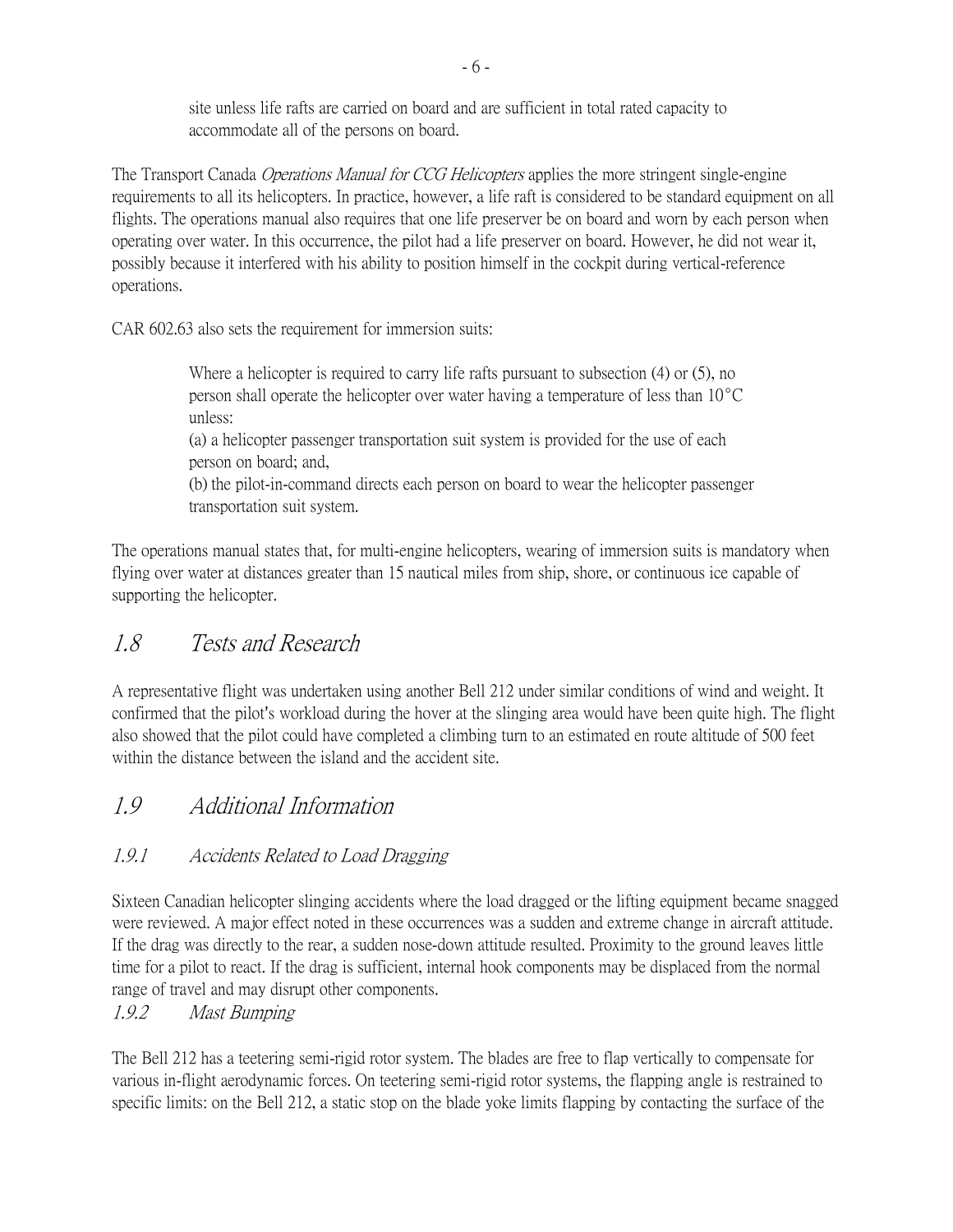rotor mast. Exceeding the flapping limit in flight produces yoke-to-mast contact, commonly known as "mast bumping". Fully developed mast bumping is usually catastrophic because the mast separates at crush points, which occur when the yoke static stops strike the mast violently. In forward flight, excessive flapping may result from inappropriate pilot response to low-G manoeuvres, the failure or loss of flight controls or rotor components, or external forces acting on the aircraft.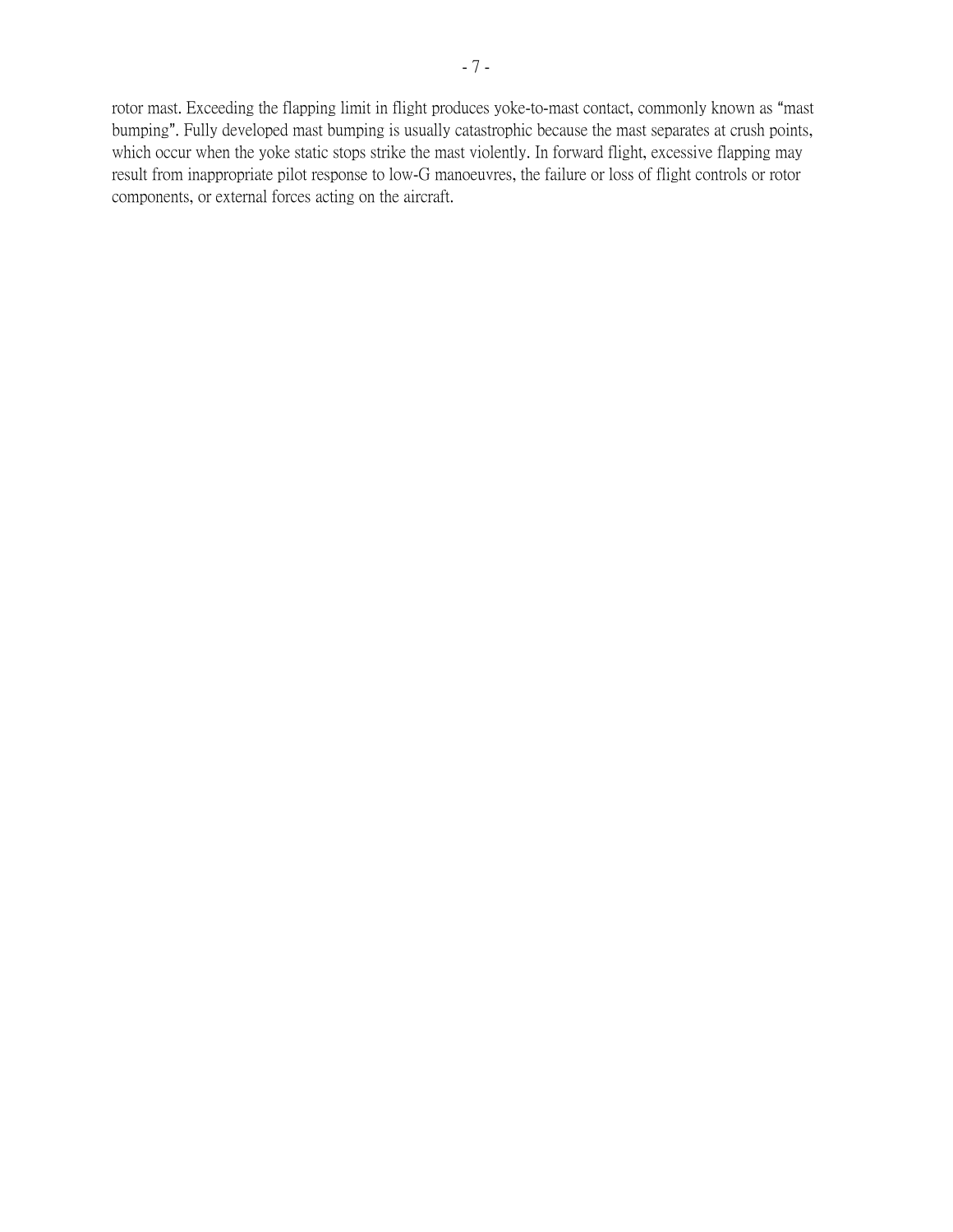# 2.0 Analysis

### 2.1 General

The pilot was trained and experienced in slung-load operations and vertical-reference flying, and he had dealt proficiently with the mission throughout the day. The operation had proceeded smoothly until after the aircraft departed the island staging area on the final leg. Weather conditions were suitable for the operation. The investigation did not reveal any pre-existing mechanical discrepancies that could have led to the occurrence.

A radio call made minutes before the accident indicates that the pilot believed that the aircraft was functioning normally. The absence of any distress call from the pilot suggests that the onset of the accident was sudden and severe and that there was no opportunity to make a distress call. While slinging, one of the first considerations during a critical emergency is to jettison the slung load. The load was not jettisoned before the aircraft contacted the water, further suggesting that there was no emergency condition of which the pilot was aware and that the accident involved a sudden and severe initiating event.

## 2.2 Load/Water Contact

The loss of the hook assembly toward the rear of the aircraft, the disruption of flight controls around the hook assembly, the occurrence of mast bumping, and the suddenness of the accident are circumstances consistent with the load contacting the water. For load/water contact to occur, the helicopter would have had to descend after departing the island. However, the investigation was not able to ascertain the aircraft's flight profile during this portion, and no reason for descent was established.

## 2.3 Mast Bumping

A characteristic of in-flight rotor/mast separation accidents is the differing resting locations of the rotor and the airframe. After separation, the airframe descends ballistically on its last track. The rotor, however, may continue to fly a substantial distance before impact. In this occurrence, the location of the main rotor within the debris field suggests that the rotor/mast separation took place at a low altitude. The flight profile did not require low-G manoeuvres, and it is unlikely that an experienced pilot would inadvertently induce low rotor loading during a routine mission over a flat surface. It is likely that drag forces from the load/water contact caused a sudden aircraft upset, mast bumping, and main-rotor separation. In-flight damage to the flight controls caused by the hook assembly tearing away could have contributed to excessive flapping angles and may also have prevented the pilot from recovering from the sudden aircraft upset.

## 2.4 Safety Harness Use

Because of the severe impact forces, a shoulder harness would not have saved the pilot's life, even if it had been used. Nevertheless, external load operations involve increased risk, and use of available safety equipment would seem to be in order. This and other accidents involving vertical-reference operations have shown that the seat belt and shoulder equipment provided is ill-suited to the task of vertical-reference flying during external load operations. Pilots performing these types of flights should not need to shed available and required protective equipment in order to perform a task involving increased risk.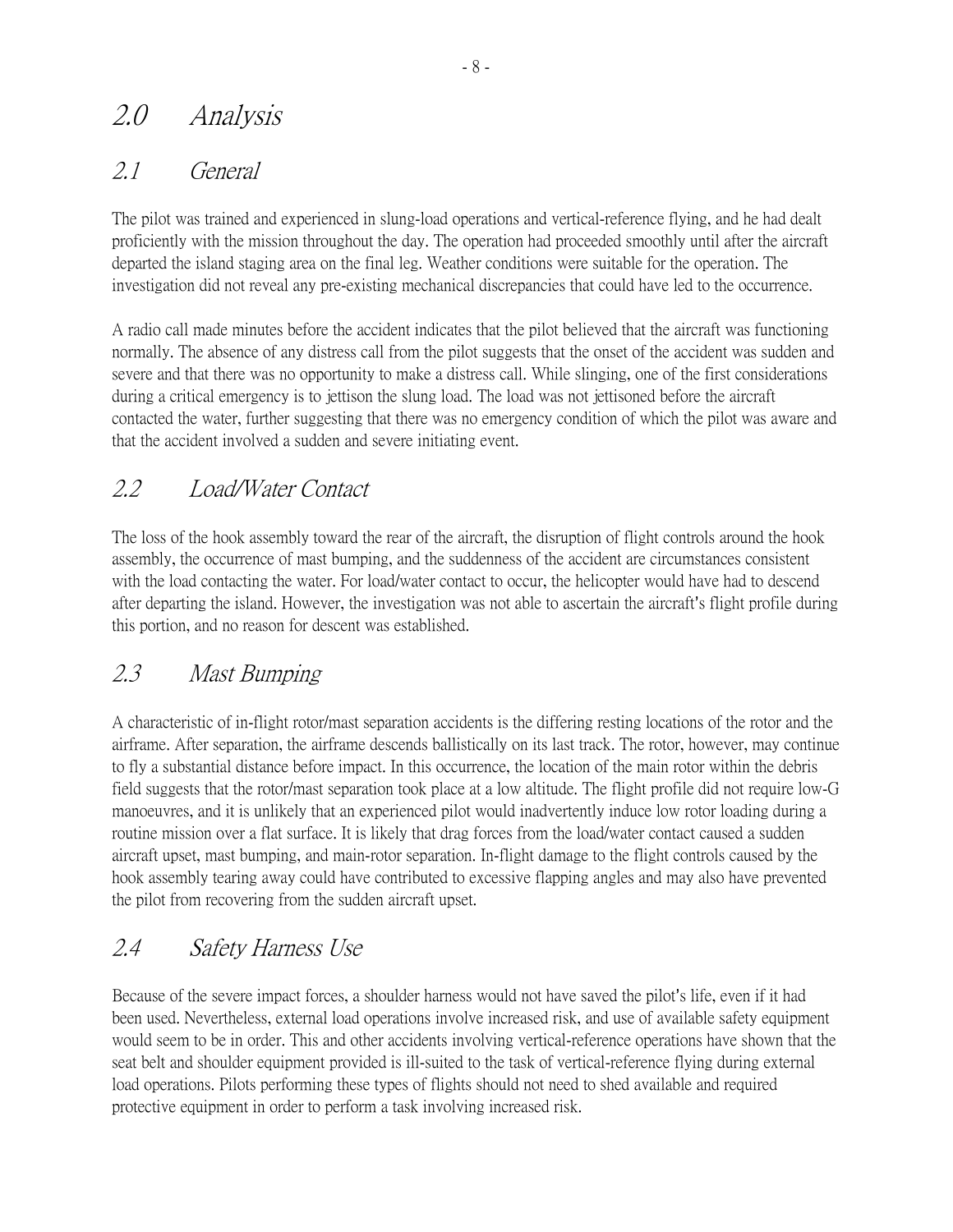### 2.5 Survival Equipment-Flights Over Water

Regulations for survival equipment are based on time and distance to an emergency landing site. For a person immersed in frigid water, however, flying time and distance are irrelevant. The major factor is being able to survive in the water until the life raft is inflated and/or until rescue arrives. Because survival equipment requirements are based on time and distance criteria, the carriage of adequate equipment is not ensured even though the dangers of sudden immersion in cold water are serious and immediate. Requirements for immersion suit use should be independent of the requirement to carry a life raft and should be based on factors such as the type of aircraft, type of operation, water temperature, air temperature, flight time from shore, and potential rescue time. The criteria should also recognize the potential effects of heat stress from wearing immersion suits during flight operations and should include guidance on this matter.

### 2.6 Underwater Locator Beacons

The expeditious location of underwater aircraft wreckage is important for humanitarian reasons and is essential for investigative purposes. Examination of aircraft wreckage is a fundamental part of an accident investigation, and it is particularly important in those accidents where a recorder has not been installed on an aircraft and/or the crew do not survive. An underwater locating device, installed and operating, would likely have led to the wreckage being located more quickly.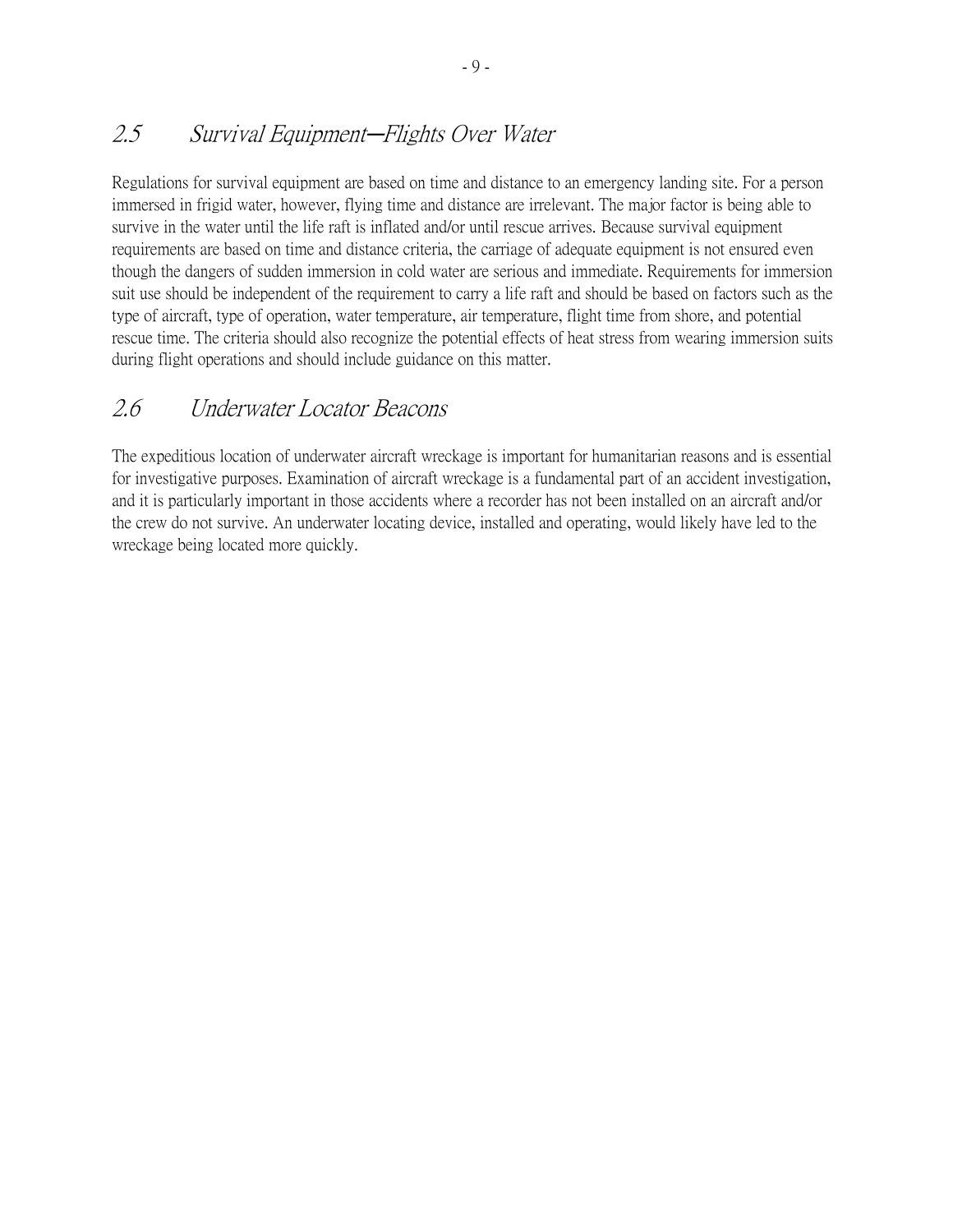# 3.0 Conclusions

### 3.1 Findings as to Causes and Contributing Factors

- 1. During departure from the island, the helicopter descended, for undetermined reasons, to an altitude that allowed the load to contact the water.
- 2. Drag forces on the hook assembly during load/water contact resulted in loss of the hook assembly, disruption of flight controls, loss of aircraft control, and rotor/mast separation.

### 3.2 Findings as to Risk

- 1. The pilot did not wear the required shoulder harness or life jacket because these items interfered with his ability to conduct the vertical reference operation. This is a common practice among pilots who are required to perform these operations.
- 2. Immersion suits were not required by regulation and were not worn, and the pilot did not have ready access to the on-board life raft. In a less-severe ditching occurrence, such items could increase survivability.
- 3. Recovery of the aircraft was delayed because it was not equipped with an underwater locator beacon. Such equipment was not required by regulation.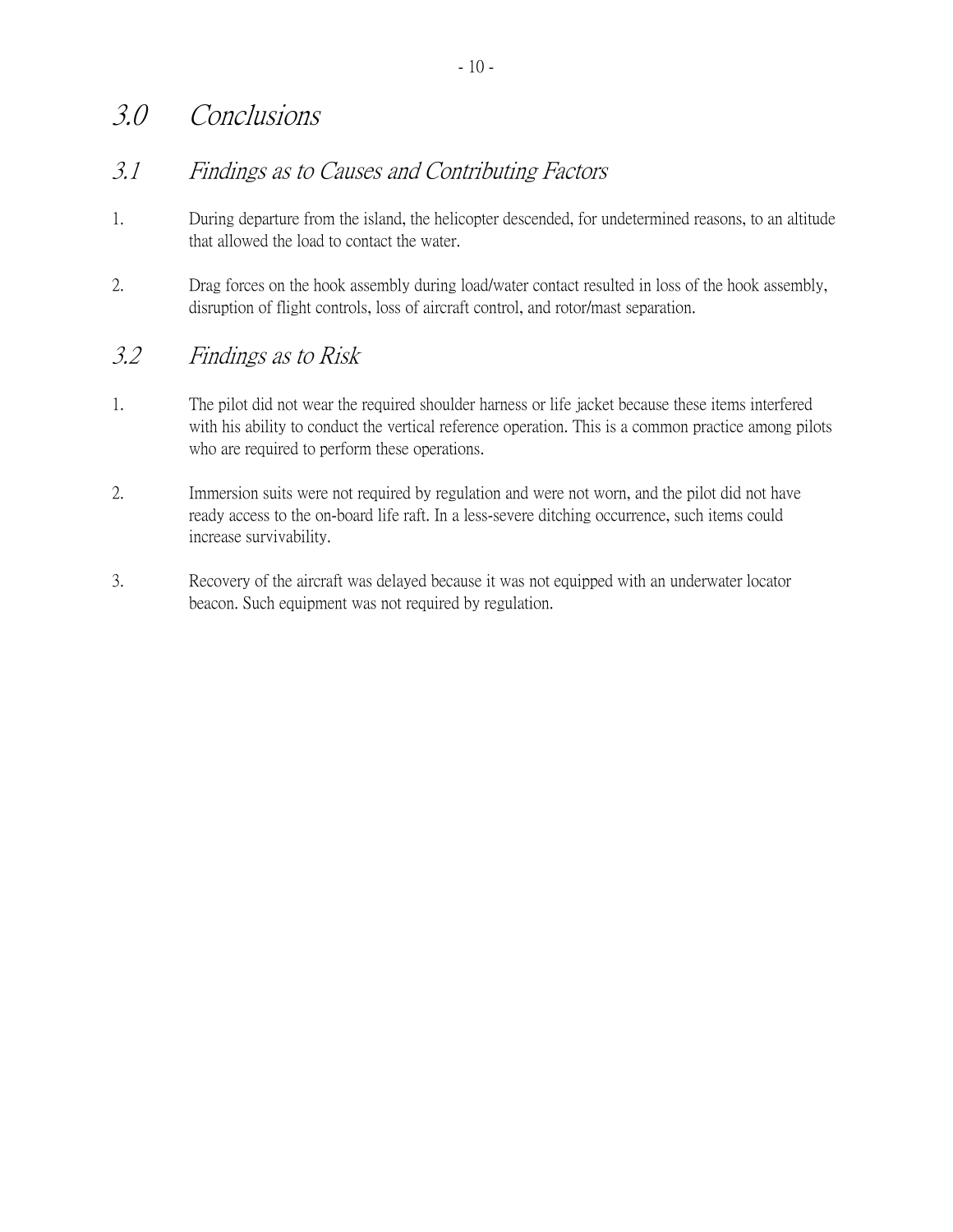# 4.0 Safety Action

### 4.1 Action Taken

#### 4.1.1 Underwater Locator Beacon Installation

On 06 November 2000, the TSB forwarded an Aviation Safety Information Letter to Transport Canada (TC) suggesting that other carriers with a high level of exposure to over-water operations consider the installation of an underwater locator beacon in their aircraft not equipped with flight data recorders. TC responded on 12 December 2000, indicating that an article will be published in the newsletter Aviation Safety Letter to reflect this suggestion to industry. An article was published in Issue 4/2001 of *Aviation Safety Letter* on the installation of an underwater locator beacon.

TC has undertaken to install underwater beacons on all helicopters that operate in support of the Canadian Coast Guard, regardless of passenger seating capacity.

#### 4.1.2 Safety Harness Use

On 20 February 2001, the TSB forwarded an Aviation Safety Advisory to TC asking that consideration be given to investigating and requiring other means of personnel restraint for use during vertical-reference operations. TC responded to this advisory on 02 May 2001, stating, in part:

> . . . The certification requirements for pilot restraint systems are described in Airworthiness Manual (AWM) 527 and 529. Since July 1, 1986 (AWM First Edition) paragraph 785 has required that "Each pilot's seat must have a combined safety belt and shoulder harness with a single-point release that allows the pilot, when seated with the safety belt and shoulder harness fastened, to perform all of the pilot's necessary functions." This requirement has been retroactively imposed upon all rotorcraft manufactured after September 16, 1992 regardless of certification basis (AWM 527.2 and 529.2). In addition, CAR 702.44 requires all Aerial Work aircraft to have the pilot seat and any seat beside the pilot seat equipped with a shoulder harness and CAR 605.27 (3) requires that at least one pilot shall keep a safety belt fastened at all times.

Transport Canada's mandate is to regulate safe aviation operations. Transport Canada has approved safe pilot restraint systems and has promulgated regulations regarding their installation and use. It is the responsibility of the industry to comply with the regulations, and if warranted, apply for an approval of a configuration to meet its operational needs.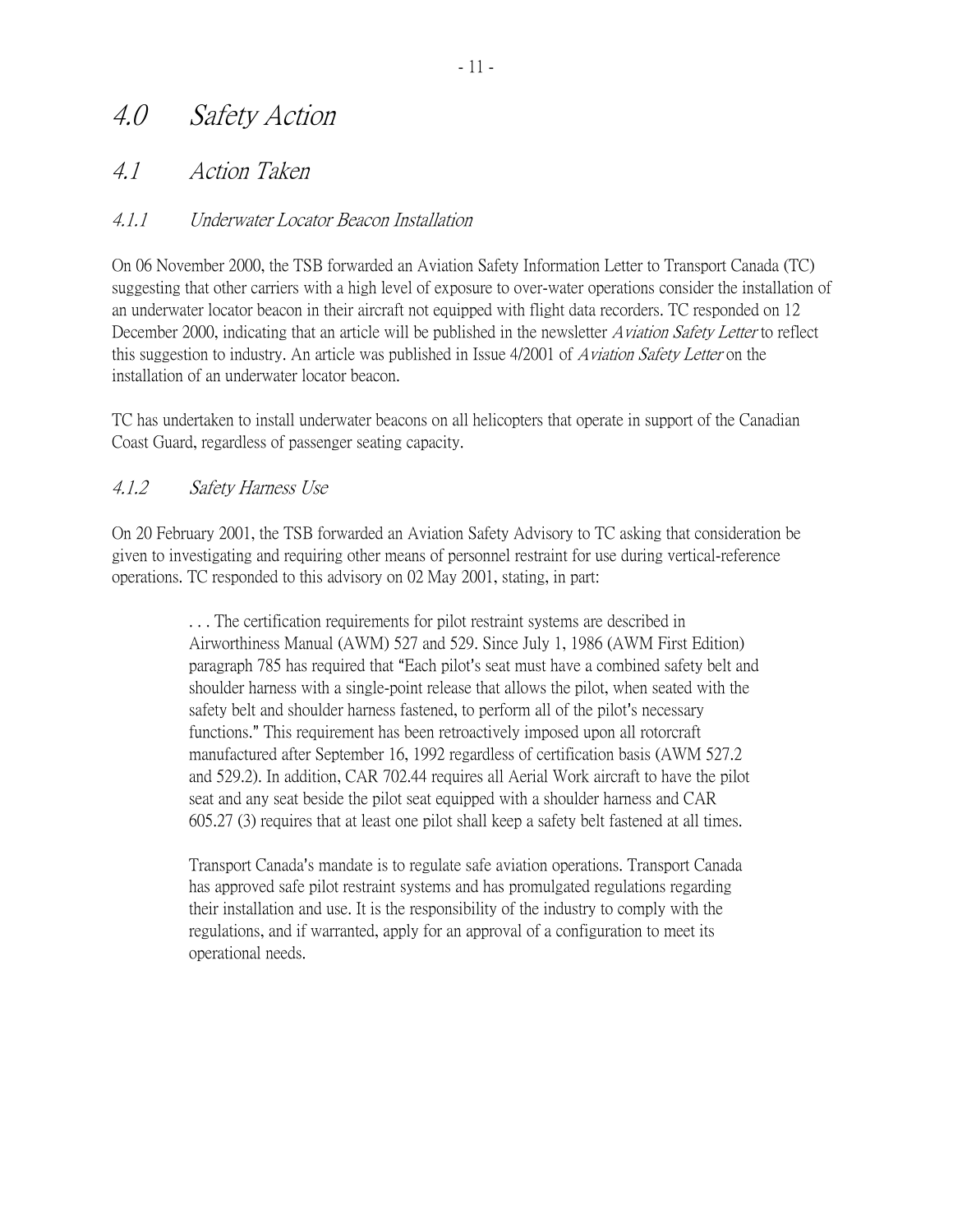The Board agrees that it is the responsibility of the industry to comply with the regulations. However, the approved shoulder harnesses do not allow the pilot to "perform all of the pilot's necessary functions", as stated above. The Board believes that further consideration of this issue is warranted by TC.

#### 4.1.3 Survival Equipment-Flights Over Water

On 26 February 2001, the TSB forwarded an Aviation Safety Advisory to TC asking that consideration be given to revising the criteria for survival equipment carriage, and use on over-water flights. TC responded on 02 April 2001, indicating that a working group has been convened to examine the issue of offshore operations and make recommendations. The working group will consider, inter alia, the requirements for the carriage of survival equipment, survival equipment use, and the accessibility of the equipment.

This report concludes the Transportation Safety Board's investigation into this occurrence. Consequently, the Board authorized the release of this report on 22 November 2001.